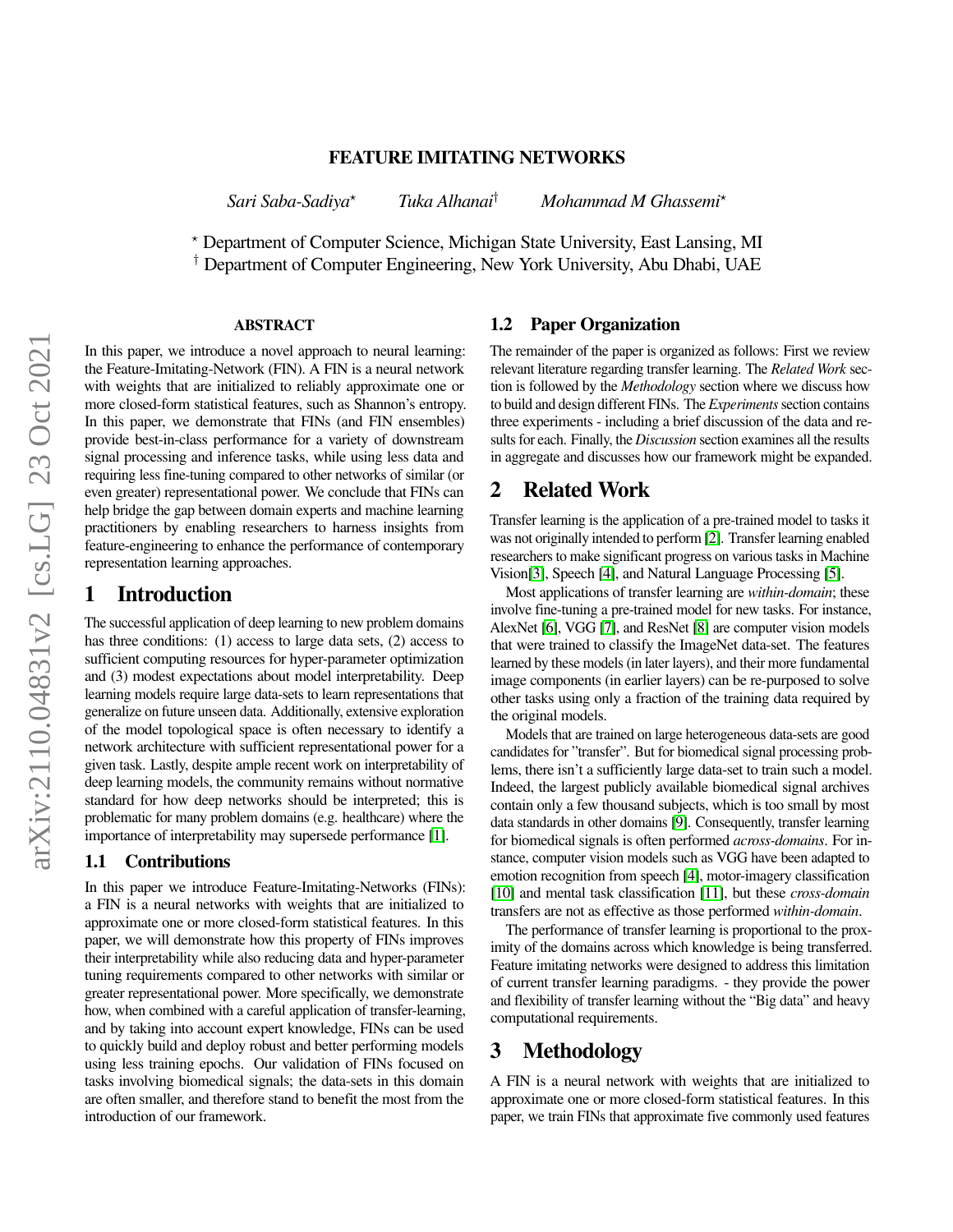

<span id="page-1-1"></span>Fig. 1. Density plots for the errors for the entropy (left) and regularity (right) FIN reconstructions. The feature values were scaled and normalized, making the biggest possible error 1, as can be observed the FINs faithfully recreate the closed form equations.

in biomedical signal processing: Shannon's Entropy, kurtosis, skewness, fundamental frequency, Mel-frequency cepstral coefficients (mfcc), and regularity [\[12\]](#page-4-11). We evaluate the utility of the FINs on three biomedical signal processing experiments, which we describe in Section 4, below. The pre-trained FINs, and code to reproduce all experimental results are available online <sup>[1](#page-1-0)</sup>.

Network Construction For each feature, we used a simple gradient descent optimizer with mean square error (MSE) loss to train a simple dense network to approximate that feature on synthetic signals. The topological space explored for all the FINs was between 2 to 10 layers with the number of parameters in the 3−15 million range. All best performing FINs used simple relu and tanh activation functions. See Fingure [1](#page-1-1) for density functions for the errors of the FINs reconstruction.

Input The input data for the FINs consisted of synthetic signals generated randomly (zero mean, unit variance) and converted to the time-frequency domain using the wavelett transform [\[4,](#page-4-3) [10\]](#page-4-9).

Outcome The outcome data for the FINs consisted of closedform feature values calculated on the synthetic signals using *SciPy* and *EEGExtract* packages [\[12\]](#page-4-11).

Transfer When applying the models to new classification tasks, (i.e. Section [4\)](#page-1-2) the very last layer was discarded in favor of a randomly initialized softmax layer with dimensions suitable to the task.

Baseline model The baseline in each experiment was the best performing neural network with similar (or greater) representational power to the corresponding FIN, trained using the same training data and schedule, but with weights that were randomly initialized; In total one hundred different topologies were explored for each baseline. The baseline with the best average performance on the validation data was retained for comparison against the FINs.

Training All models (both FIN and Baseline) were trained using early stopping and a simple gradient descent optimizer. Non topological hyper-parameters such as learning rate and momentum had minor effects in comparison and therefore will be omitted from future discussions. Training was conducted using *CUDA* on a *Tesla K80* GPU with 25GB of RAM.

# <span id="page-1-2"></span>4 Experiments

To evaluate our framework we ran three experiments on three different biomedical data-sets and tasks. The first experiment was an

| Model               | <b>Baseline</b> | <b>SVM</b>  | kNN         | Fine-tuned<br>FIN |
|---------------------|-----------------|-------------|-------------|-------------------|
| Mean                | .443            | .5233       | .525        | .543              |
| $(\pm \text{ std})$ | $+0.174$        | $\pm 0.016$ | $\pm 0.018$ | $(+.0245)$        |

<span id="page-1-3"></span>Table 1. Mean and standard deviation of the accuracy for the Experiment I classification task. As demonstrated the FIN based network out performs both randomly initialized Neural Networks and classical statistical approaches.

Electrocardiography (ECG) classification task; our goal was only to demonstrate that our FINs framework can successfully improve performance on small low-accuracy data-sets. The second experiment was an Electroencephalography (EEG) artifact detection task; our goal was to demonstrate the modular nature of FINs, and the potential benefits of using FIN ensembles. The third experiment was a drowsiness detection task using EEG; our goal was to compare both the performance and speed of FINs against state-of-the-art transferlearning techniques under conditions of varying data scarcity.

For all three experiments, the data was regularized and transformed to the time-frequency domain as discussed in the Methods section. The data was partitioned into training, validation, and testing sets. In the first two experiments this was achieved by randomly partitioning the data 15%−85% for testing and training respectively, before repeating the same split for the training data to extract a validation subset. This was repeated for a 50-fold cross-validation. In the third experiment, where subject data is balanced, the partitioning was achieved by iteratively leaving two of the twelve subjects out for validation and testing. To compare training time we used similar instances of nodes with *Tesla K80* GPUs and 25GB of RAM, all training times are reported in seconds.

### 4.1 Experiment I

In this experiment, we explored the potential of FINs for the detection of artifact ridden ECG signals [\[13,](#page-4-12) [14\]](#page-4-13).

Data and Prepossessing We used data made available by The *Brno University of Technology ECG Quality Database* [\[13\]](#page-4-12). ECG segments of variable lengths from 18 subjects were classified by experts into three categories according to signal quality. After standardizing the lengths we ended up with 2544 trials. Preprocessed data will be made available.

Models We hypothesized that a FIN trained to imitate Kurtosis might be useful in the context of this task [\[15\]](#page-4-14). The Kurtosis FIN was adapted for our classification task by replacing the very last layer with a softmax classification layer. In addition to the baseline neural network, we also compare against several non deep learning classification algorithms.

Results As can be seen in Table [1,](#page-1-3) The Kurtosis FIN consistently outperformed the baseline models. Moreover, the standard deviation in the performance of the FINs was an order of magnitude smaller than the deep network baseline models. A Levene's test indeed indicates a statistically significant  $(p < .05)$  difference in variance between the performance of the two methods throughout the iterations. This highlights the fact that our framework helps with the robustness of the models.

<span id="page-1-0"></span><sup>1</sup>https://github.com/tobe/released/following/acceptance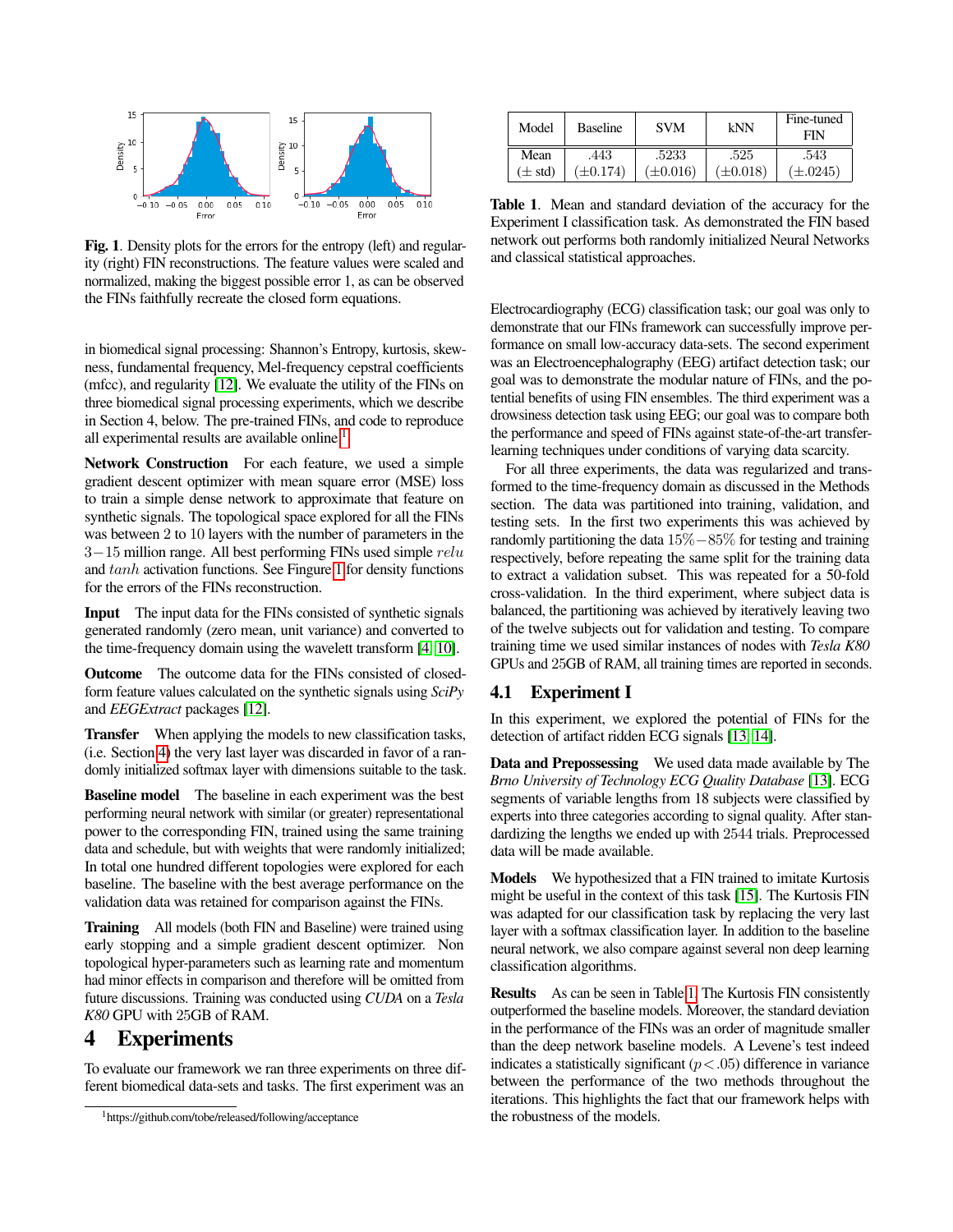| <b>FIN</b>          | Regularity | Fundamental<br>Frequency | Entropy+<br>Regularity | Kurtosis+<br>Regularity | <b>Baseline</b> | <b>MFCC</b>  | Entropy      | Kurtosis             | Entropy+Kurtosis<br>+Regularity |
|---------------------|------------|--------------------------|------------------------|-------------------------|-----------------|--------------|--------------|----------------------|---------------------------------|
| Mean                | .6527      | .6825                    | .6991                  | 7134                    | .7142           | 7167         | 7195         | .0.7214              | .0.724                          |
| $(\pm \text{ std})$ | $-.1066)$  | $\pm .0591$              | $\pm .0662$            | $\pm .0807$             | $\pm .0587$     | $\pm .01411$ | $\pm .03783$ | $^{\prime}\pm.02397$ | $^{\prime}\pm.0451$             |

<span id="page-2-0"></span>Table 2. Mean and std of the accuracy for experiment 2. Corrected one-tailed t-tests demonstrated that models imitating features known to be useful for EEG artifact detection (last three rows) significantly out-performed models imitating ill-suited features (first two rows).

## 4.2 Experiment II

In this experiment, we investigate how different FINs can be used in conjunction to build complex networks suited for EEG artifact detection. Moreover, we demonstrate how theoretical knowledge regarding the features and their relevancy to the task is helpful when using the FINs Framework.

Data and Prepossessing The data used in this experiment is from an EEG artifact detection data-set [\[12\]](#page-4-11). The data contains EEG segments from a  $1kHz$  recording made using 32 electrodes during a passive viewing task. Each segment is a second long and was labeled as artifact ridden or clean by expert annotators. We re-sampled the data at  $500Hz$  and converted the EEG setup to the international 10−20 system that contains only 19 electrodes.

Models We evaluated individual FINs and FIN ensembles trained to imitate Kurtosis, Shannon's Entropy, Regularity, Fundamental Frequency, MFCCs, and ensemble combinations thereof. We expect some of these FINs to outperform others based on the task-relevance of the feature being imitated. For instance, the fundamental frequency of the signal, defined as the lowest periodic frequency of the waveform should be irrelevant, while the Kurtosis is highly relevant to the task [\[16,](#page-4-15) [17\]](#page-4-16). Similarly, we expect 'Complexity Features' such as The Cepstrum Coefficients and Shannon's entropy to outperform clinically grounded 'Continuity Features' such as the fundamental frequency or EEG regularity (burst suppression) [\[12\]](#page-4-11). Following these theoretical considerations we hypothesize that the MFCC, Entropy, and Kurtosis FINS, as well as a combination of these FINS will outperform the Regularity FINs. As we have multiple hypotheses used the appropriate Bonferroni correction for multiple comparisons. To have enough statistical power after the correction we increased sample size by repeating each experiment 50 times.

Each FIN was applied on each electrode signal in parallel, the outputs were then concatenated and passed forward to a binary softmax classification layer. We compared the FINs against the best performing baseline dense neural network.

Results As summarized in Table [2,](#page-2-0) our experiment demonstrates how (when appropriately selected) FIN ensembles may be used in combination to further enhance task performance. We note here that deliberate consideration when combining FINs can improve task performance, while keeping the size of the ensemble small.

A corrected one tailed t-test showed that after correction the Kurtosis, Entropy, and Ensamble Network (last three rows in the table) performed significantly better than the Fundamental Frequency or Regularity FINs.

### 4.3 Experiment III

In this experiment, we compare the performance of FINs against state-of-the-art approaches for a Fatigue and drowsiness detection from EEG task on a recently published data-set.

Data and Prepossessing We used data made available by [\[18\]](#page-4-17). This paper identified multiple subsets of electrodes as especially predictive. We tested separately on every subset. The data was then partitioned for six fold intra-subject cross validation. In other words, at each iteration ten out of twelve available subjects were used for training, one was used for validation, and the testing accuracy was calculated on the remaining subject. Finally, each cross-validation step was repeated 5 times. If only a fraction of the training data was being used different trials were picked at each of these iterations.

Models Prior work indicates that entropy is a useful feature for the prediction of drowsiness and fatigue from EEG data [\[18\]](#page-4-17). Thus, we compared a FIN trained to imitate Shannon's Entropy against the baseline models (described in the methods), as well as a fine tuned VGG network pre-tarined on the ImageNet data-set [\[7\]](#page-4-6). The VGG model was similar to the 19 layer convolutional neural network introduced in [\[7\]](#page-4-6) sans the last 3 dense layers and with the addition of a final softmax classification layer. This is the standard way in which the VGG model is used in biomedical tasks [\[11,](#page-4-10) [10\]](#page-4-9).

Additionally, to test the performance of our pre-trained FIN when only very limited data is available we ran the same models but with varying fractions of the data being made available during training.

Results The pre-tuned Shannon entropy FIN outperformed the baseline and reinitialized FIN in each of the four subsets and at over 83% of the iterations of the cross validation. Additionally, as can be seen in Figure [2](#page-3-0) (top), the pre-tuned FIN had lower loss at every epoch compared to the baseline. It is important to note that the FIN also beat the performance of classical classifiers with different entropy measures that was reported in the literature [\[18\]](#page-4-17).

The performance improvements were even greater under limited data availability conditions As small training data sets are known to increase performance noise, we also repeated this process 10 times and reported the average accuracy; the difference in the average accuracy between our method and the baseline for each data percentage is plotted in figure [2](#page-3-0) (bottom).

The VGG transfer learning network under-performed both the FINs and other baseline models and was particularly sensitive to small data sizes. When only a fraction of the data was available, VGG performed at close to chance.

## 5 Discussion

The feature imitating networks framework proposed in this paper is an innovative way to use transfer learning. Traditional transfer learning requires large, slow to train, black-box, networks such as *VGG* and *AlexNet* tuned on hundreds of thousands of labeled data. In contrast, FINs require no human labeling, are small and fast to train, and can be combined to create ensemble FIN networks in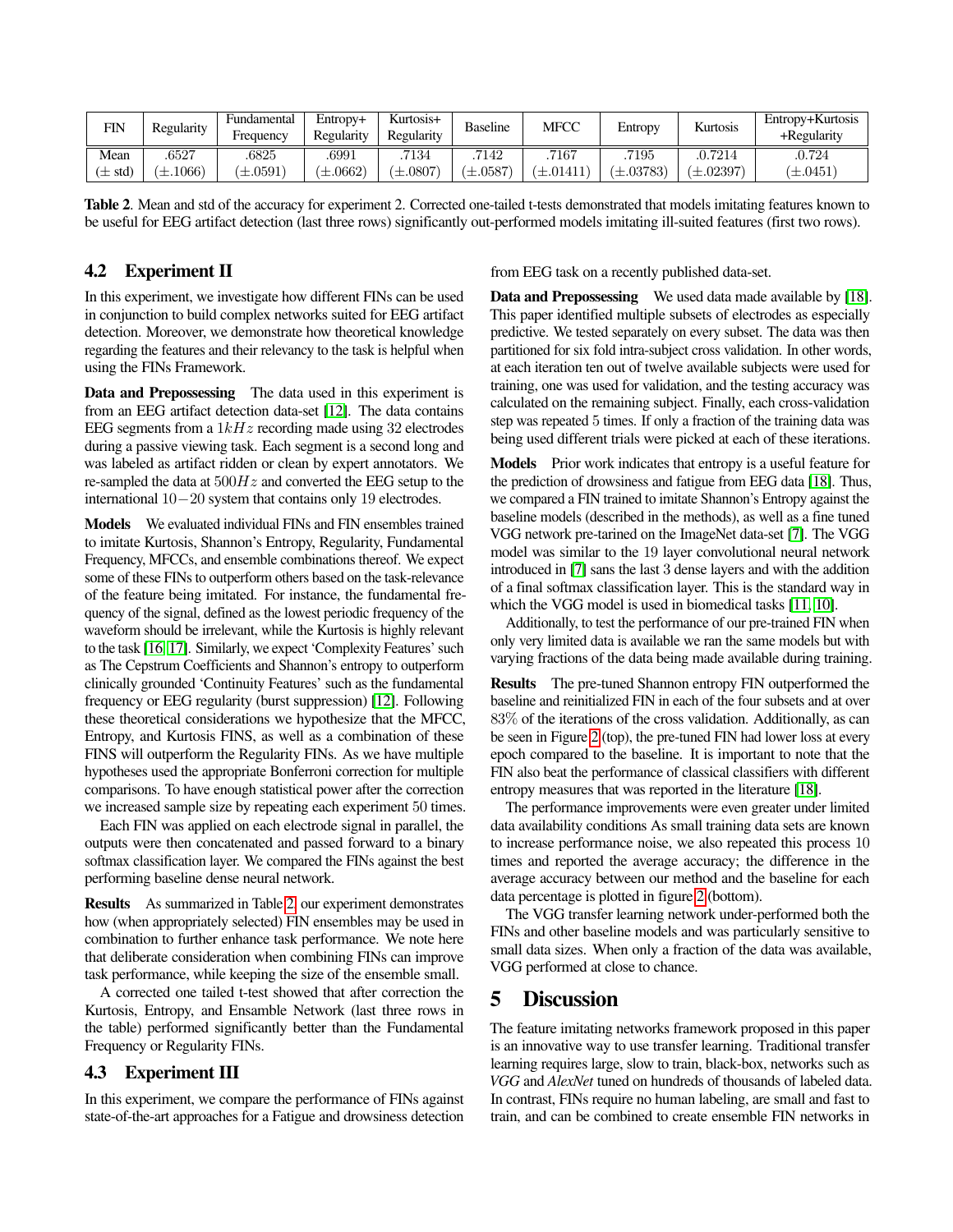

<span id="page-3-0"></span>Fig. 2. Experiment 3 results. (top): Training and Validation loss for the baseline and pre-tuned entropy FIN. (Bottom): Difference in accuracy between our pre-trained FIN and the best performing baseline as a function of the percentage of data available.

| Mean $(\pm \text{ std})$<br><b>Training Seconds</b> | <b>Baseline</b>    | VGG                 | <b>FIN</b>         |  |
|-----------------------------------------------------|--------------------|---------------------|--------------------|--|
| $20\%$ of data                                      | $.746(\pm 0.019)$  | $0.615(\pm 0.122)$  | $.771(\pm 0.016)$  |  |
|                                                     | $37.2(\pm 8.9)$    | $21911(\pm 520)$    | $50.8(\pm 5.7)$    |  |
| $40\%$ of data                                      | $.895(\pm 0.04)$   | $.644(\pm0.18)$     | $.922(\pm 0.013)$  |  |
|                                                     | $37.2(\pm 0.2)$    | $10881(\pm 1441)$   | $106.0(\pm 23.3)$  |  |
| $60\%$ of data                                      | $.939(\pm.07)$     | $.69(\pm.197)$      | $.962(\pm.006)$    |  |
|                                                     | $189.8(\pm 79.9)$  | $18434(\pm 1058)$   | $322.4(\pm 201.2)$ |  |
| 80% of data                                         | $.983(\pm 0.0203)$ | $.802(\pm.103)$     | $.996(\pm .0013)$  |  |
|                                                     | $574.8(\pm 132.3)$ | $17141(\pm 1838)$   | $441.6(\pm 92.2)$  |  |
| $100\%$ of data                                     | $.993(\pm 0.022)$  | $.846(\pm.088)$     | $.998(\pm 0.001)$  |  |
|                                                     | $645.7(\pm 187.1)$ | $19267.3(\pm 2014)$ | $552.6(\pm 129.7)$ |  |

<span id="page-3-1"></span>Table 3. Experiment 3 results. The models were trained using varying subsets of the data. We report the mean and standard deviation for both accuracy and training duration on a node with a *Tesla K80* GPU and 25GB of RAM running *CUDA*

accordance with insights from the literature surrounding the task being performed. Therefore, our network facilitates the integration of domain specific knowledge into modern data driven machine learning practices. Beyond these considerations there are several practical benefits to using our framework:

• Robustness: Our experiments indicated that FINs are more robust than other networks and techniques with similar representational power. This is evident in statistically significant differences in variations in accuracy when performing leave subject out and cross validation. Deep learning in general is sensitive to weight initialization randomness and data idiosyncrasies. Transfer learning of weights tuned to calculate task relevant features seems to guarantee we start at a 'neighborhood' of a good solution. Moreover, FINs expedite the hyper-parameter optimization step which remains resource-consuming despite recent research [\[19,](#page-4-18) [20\]](#page-4-19).

- Performance: Data scarcity still plagues many domains. In the case of biomedical research data collection is especially costly and can prohibit researchers from applying deep learning to their tasks altogether [\[21\]](#page-4-20). Our experiments indicate that FINs are useful especially when only limited data is available. The intuition behind this is straightforward; pre-trained weights already extract useful task-relevant information, resulting in a better performance and lower loss when from the very first epochs of the training procedure, as can be seen in Figure [2.](#page-3-0)
- Flexibility: By tuning on task-specific data sets our framework also out performs methods that pass the calculated features as input to the classifiers. This is not surprising as our FINs are allowed to tune the extracted features to better suit the task (for instance by focusing on specific parts of the signal). Additionally, the modular nature of the FINs lends itself to easily building and testing ensembles networks.
- **Speed:** *VGG* and *AlexNet* are powerful networks that have been successfully applied in various domains. However, these architectures are extremely large. The *VGG* based network consists of at least 17 layers and contains over 20 million parameters. In contrast, FINs are simple shallow networks consisting of up to 4 layers and a quarter of that numbers of parameters. The shallowness of the models in particular guarantees that even when using an ensemble of FINs gradient descent calculations, and therefore training and inference times, remain simple and fast. This can be observed in the results of the third experiment presented in Table [3,](#page-3-1) training the  $VGG$  network was in some cases over 60 times slower than the FINs network training despite lower performance.

### 5.1 Future Directions

Designing the dense implementation of the FINs can be streamlined by considering the closed form equation of the signal and training layers to imitate each operator separately. For instance, the mathematical expression for Shannon's entropy requires discretization of the signal to create a histogram before averaging each bin. Partitioning the operations allows us to reuse pre-trained operation-specific layers to quickly construct FINs that are then fine tuned to mimic specific features.

# 6 Conclusion

In recent years, some have critiqued the current state of the machine learning community. These critiques often focus on disregard of traditional techniques in favor of data driven approaches [\[22\]](#page-4-21) and the different ways deep learning have struggled to live up to it's promise, especially when it comes to real world applications [\[1\]](#page-4-0). In this paper, we presented *Feature-Imitating-Networks*, a variation over traditional transfer learning that uses networks trained to imitate simple closed form statistical features, that we believe elevates these concerns. We demonstrated that our framework is superior in both the speed and accuracy to deep and transfer learning techniques with similar (or greater) representational ability. Especially when only very limited data is available. The experiments were conducted on a variety of tasks and domains. Future work will extend this initial exploratory work. An extensive library of Feature Imitating Network benchmarked on many data-sets and other signal processing domains might be of particular use and interest to the research community.